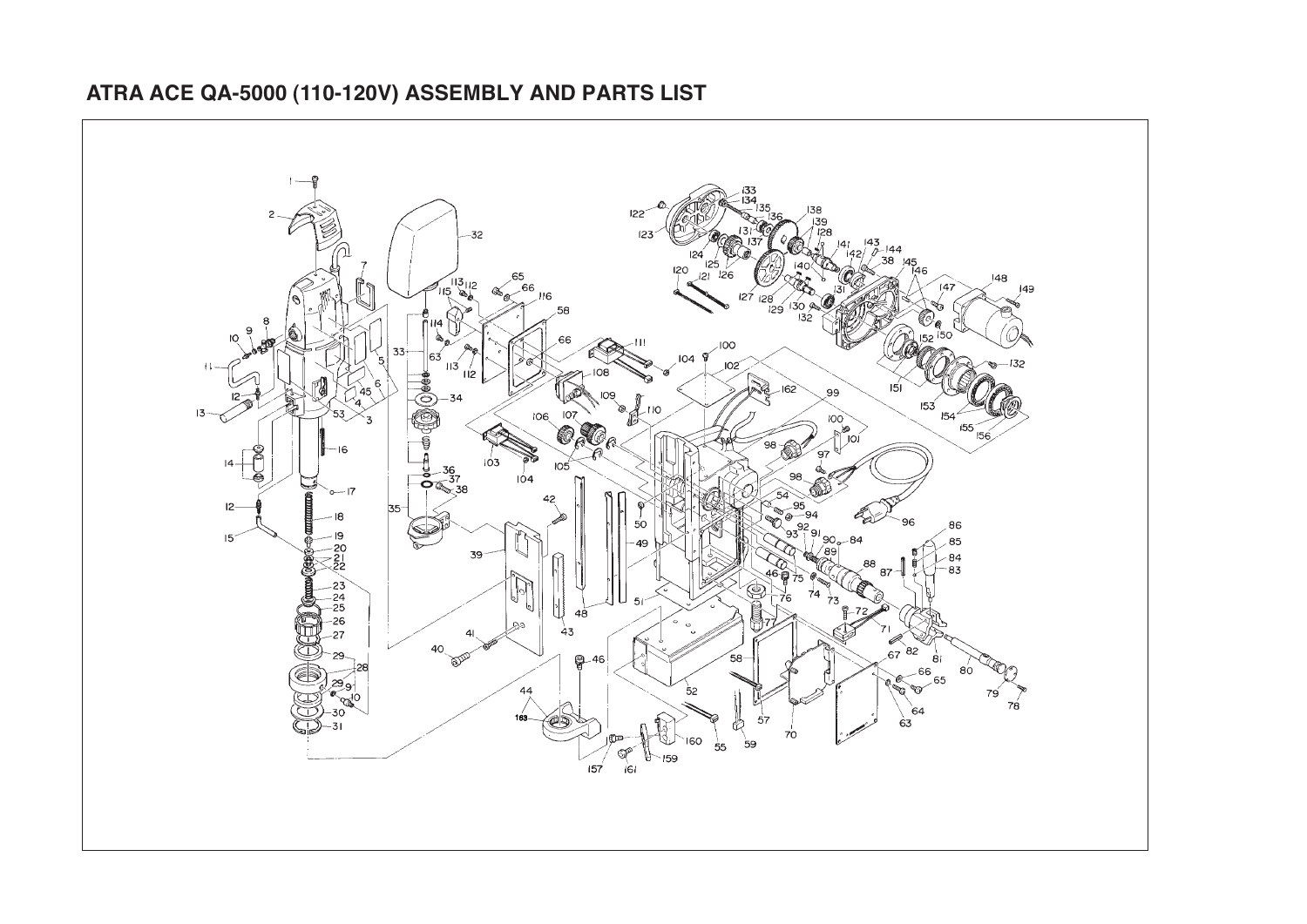## The parts numbers with ( ) are included in the Ass'y parts written above them.

| No.            | Part No.             | <b>Part Name</b>                          | Q'ty                           | <b>Price</b> | No.        | Part No.             | <b>Part Name</b>                      | Q'ty                             | <b>Price</b> | No.        | Part No.           | <b>Part Name</b>                              | Q'ty                           | Price |
|----------------|----------------------|-------------------------------------------|--------------------------------|--------------|------------|----------------------|---------------------------------------|----------------------------------|--------------|------------|--------------------|-----------------------------------------------|--------------------------------|-------|
| $\mathbf{1}$   | LP30156              | Pan Head Screw 4 X 6                      | $\overline{2}$                 |              | 58         | TQ00932              | Packing Body                          | $\overline{2}$                   |              | 123        | TQ04982            | Gear Box Cover                                | $\overline{1}$                 |       |
| $\overline{c}$ | TQ00926              | <b>Protection Cover</b>                   | $\mathbf{1}$                   |              | 56         | TP02639              | Hex. Nut M4                           | $\overline{9}$                   |              | 124        | TQ01924            | <b>Ball Bearing 688ZZ</b>                     | $\overline{1}$                 |       |
| 3              | TB04020              | Drill Motor Ass'y for QA-5000             | 1 set                          |              | 63         | TQ00258              | Seal Washer M4                        | 6                                |              | 125        | TQ01926            | Washer 10.2 X 20 X 0.6                        | $\mathbf{1}$                   |       |
|                | <b>TA9A028</b>       | Brush Ass'y (2 pcs/set)                   | 1 set                          |              | 64         | TQ01526              | Pan Head Screw 4 X 10                 | $\overline{4}$                   |              | 126        | TB01360            | Spur Gear 30 M1 Ass'v                         | 1 set                          |       |
| $\overline{4}$ | TQ05077              | Label - Drill rpm                         | $\blacksquare$                 |              | 65         | TP02419              | $+$ Screw 6 X 10                      | $\overline{8}$                   |              | 127        | TQ02435            | Spur Gear 70 M1B                              | $\mathbf{1}$                   |       |
| 45             | TQ05063              | <b>Caution Label</b>                      | $\mathbf{1}$                   |              | 66         | TQ01331              | Seal Washer M6                        | $\overline{9}$                   |              | 128        | TQ01913            | Sunk Key 4 X 4 X 7 Round-end                  | $\overline{c}$                 |       |
| 5              | TQ05065              | Label - Cutter Insertion                  | $\mathbf{1}$                   |              | 67         | TQ06041              | <b>Mounting Plate</b>                 | $\overline{1}$                   |              | 129        | TP10130            | Sunk Key 3 X 3 X 10 Round-end                 | $\mathbf{1}$                   |       |
| 6              | TQ05064              | Cutter - Mounting Label                   | $\mathbf{1}$                   |              | 70         | TB05294              | Control Board Ass'y                   | 1 set                            |              | 130        | TQ01923            | Gear Shaft B                                  | $\mathbf{1}$                   |       |
| 54             | TQ05066              | Cutter - Caution Label                    | $\overline{1}$                 |              | 71         | TB01363              | <b>Slide Detection Device</b>         | 1 set                            |              | 131        | TQ01916            | Ball Bearing 6801ZZ                           | $\mathbf{2}^{\prime}$          |       |
| $\overline{7}$ | TQ00927              | Drill Motor Packing                       | $\mathbf{1}$                   |              | 72         | TP14471              | Hex. Socket Bolt 4 X 20               | $\overline{2}$                   |              | 132        | TP04715            | Hex. Bolt 4 X 8                               | 12                             |       |
| 8              | TP14495              | Petcock Valve 1/8(PT)                     | $\mathbf{1}$                   |              | 73         | FS00315              | + Pan Head Screw 2 X 20               | $\overline{2}$                   |              | 133        | TQ01920            | Retaining Ring RTW-9                          | $\mathbf{1}$                   |       |
| 9              | CP21947              | Seal Packing                              | $\overline{2}$                 |              | 74         | TQ00729              | Spring Washer M2                      | $\overline{2}$                   |              | 134        | TQ01912            | <b>Spring Stopper</b>                         | $\mathbf{1}$                   |       |
| 10             | TP14500              | Hose Nipple                               | $\overline{2}$                 |              | 75         | TQ00707              | Shaft                                 | $\overline{2}$                   |              | 135        | TQ01911            | Spring 0.6 X 3 X 35                           | $\overline{1}$                 |       |
| 11             | TP15821              | Tube 4 X 7 X 240                          | 1 set                          |              | 76         | TP03914              | Hex. Nut Type 3 M16                   | $\mathbf{1}$                     |              | 136        | TQ01919            | Spool                                         | $\mathbf{1}$                   |       |
| 12             | TQ00672              | Dropper Nipple                            | $\overline{2}$                 |              | 77         | TQ00720              | <b>Stabilizer Shaft</b>               | $\overline{1}$                   |              | 137        | TQ01963            | Washer 14.5 X 25 X 0.6                        | $\mathbf{1}$                   |       |
| 13             | TB02534              | Side Handle Ass'y                         | 1 set                          |              | 78         | TP08598              | $+$ Screw 3 X 5                       | $\overline{3}$                   |              | 138        | TQ02434            | Spur Gear 70M1A                               | $\mathbf{1}$                   |       |
| 14             | TB00503              | Oil Dropper Ass'y                         | 1 set                          |              | 79         | TQ00844              | Name Plate - Auto Feeder              | $\overline{1}$<br>$\overline{1}$ |              | 139<br>140 | TB01358<br>TP15428 | Clutch Gear Sub Ass'y<br>Ball 5mm Dia.        | 1 set<br>$\mathbf{2}^{\prime}$ |       |
| 15             | TP15820              | Tube 4 X 7 X 120                          | 1 set<br>$\overline{1}$        |              | 80<br>81   | TQ01903<br>TQ01901   | Inner Shaft<br><b>Handle Boss</b>     | $\mathbf{1}$                     |              | 141        | TQ01915            | Gear Shaft A                                  | $\mathbf{1}$                   |       |
| 16<br>17       | TP03261<br>TB01672   | Spring Pin 4 X 26 AW<br>Ball 5/16 Ass'y   | 1 set                          |              | 82         | TP12821              | Spring Pin 5 X 26                     | 3                                |              | 142        | TQ01917            | Ball Bearing 6803ZZ                           | $\mathbf{1}$                   |       |
| 18             | TP15998              | Spring 1.6 X 16.2 X 120                   | $\overline{1}$                 |              | 83         | TQ00680              | Rod Handle                            | 3                                |              | 143        | TQ01918            | Shift Ring                                    | $\mathbf{1}$                   |       |
| 19             | TQ01895              | <b>Pilot Spacer</b>                       | $\mathbf{1}$                   |              | 84         | CP01123              | <b>Ball 3/16</b>                      | $\overline{7}$                   |              | 144        | TQ01960            | Roll Pin 4 X 22                               | $\mathbf{1}$                   |       |
| 20             | TP15848              | Spacer 10.5 X 19 X 5                      | $\mathbf{1}$                   |              | 85         | TP06396              | Spring                                | 3                                |              | 145        | TQ01909            | Gear Box                                      | $\mathbf{1}$                   |       |
| 21             | TP13905              | Retaining Ring RTW-19                     | $\overline{2}$                 |              | 86         | TP06397              | Hex. Screw 6 X 8                      | $\overline{3}$                   |              | 146        | TB01356            | Plain Gear 41 Ass'y                           | 1 set                          |       |
| 22             | TB01348              | Washer Ass'y                              | 1 set                          |              | 87         | TP13891              | Spring Pin 5 X 38                     | $\mathbf{1}$                     |              | 147        | TP04197            | Hex. Bolt 6 X 30                              | $\mathbf{2}^{\prime}$          |       |
| 23             | TQ01898              | Spring 0.8 X 12 X 31                      | $\mathbf{1}$                   |              | 88         | TQ01902              | <b>Clutch Shaft</b>                   | $\mathbf{1}$                     |              | 148        | TB04014            | Feed Motor Ass'v                              | 1 set                          |       |
| 24             | TB01349              | Push Ring Ass'y                           | 1 set                          |              | 89         | TQ01904              | <b>Clutch Ring</b>                    | $\mathbf{1}$                     |              | $\sim$     | (TB00599)          | Carbon Brush Ass'y (2 pcs/set)                | 1 set                          |       |
| 25             | TQ01896              | <b>Twist Spring</b>                       | $\overline{1}$                 |              | 90         | TQ00682              | Spring 1.2 X 8 X 17                   | $\mathbf{1}$                     |              | 149        | TP18619            | Hex. Socket Head Cap Screw 4 X 30             | $\overline{4}$                 |       |
| 26             | TQ01897              | Sleeve                                    | $\mathbf{1}$                   |              | 91         | TP00092              | Plain Washer M6                       | $\mathbf{1}$                     |              | 150        | TQ01961            | Grip Ring GS-8                                | $\mathbf{1}$                   |       |
| 27             | TP15239              | Retaining Ring C-28                       | $\mathbf{1}$                   |              | 92         | TQ00683              | Grip Ring GS-6.0                      | $\overline{1}$                   |              | 151        | TB00510            | Harmonic Ass'y                                | 1 set                          |       |
| 28             | TB00713              | Oil Ring Ass'y                            | 1 set                          |              | 93         | TP02931              | Set Screw                             | $\overline{1}$                   |              | 152        | TP12328            | Retaining Ring STW-9                          | $\mathbf{1}$                   |       |
| 29             | (TP14499)            | Oil Seal GD38 X 48 X 4                    | $\overline{2}$                 |              | 94         | TP07419              | Hex. Nut Type 3 M6                    | $\overline{5}$                   |              | 153        | TQ01952            | Clutch                                        | $\mathbf{1}$                   |       |
| 30             | TP12773              | Washer 38.5 X 54 X 1                      | $\overline{1}$                 |              | 95         | TQ04781              | Hex. Socket Set Screw 6 X 14          | 5                                |              | 154        | TQ00725            | Ball Bearing 6809 ZZ                          | $\mathbf{2}$                   |       |
| 31             | TP14969              | Retaining Ring ISTW-38                    | $\mathbf{1}$                   |              | 96         | <b>TA9A757</b>       | Cabtyre Cable Ass'y                   | 1 set<br>$\mathbf{1}$            |              | 155        | TP17384            | Retaining Ring C-32                           | $\mathbf{1}$<br>$\mathbf{1}$   |       |
| 32             | TQ04779              | Oil Tank                                  | $\mathbf{1}$                   |              | 97         | LP08489              | $+$ Screw 4 X 6                       |                                  |              | 156<br>157 | TP14412<br>TP01945 | <b>Retainer Holder</b><br>Hex. Bolt 5 X 12    | $\mathbf{1}$                   |       |
| 33<br>34       | TB03785              | Cap Ass'y                                 | 1 set<br>$\overline{1}$        |              | 98<br>99   | TP13889              | Connector SC4-3                       | $\overline{2}$<br>1 set          |              | 159        | TQ04949            | Blade                                         | $\mathbf{1}$                   |       |
| 35             | (TQ00701)<br>TB01380 | Packing Cap<br>Oil Tank Bracket Sub Ass'y | 1 set                          |              | 100        | TB04376<br>(TP05136) | Body Sub Ass'y A<br>Rivet No. 2 X 4.8 | 6                                |              | 160        | TB03863            | Blade Base Ass'y                              | 1 set                          |       |
| 36             | (TP11994)            | O-Ring P-4                                | $\overline{1}$                 |              | 101        | (TP04769)            | <b>Plate Serial Number</b>            | $\mathbf{1}$                     |              | 161        | TP14178            | Hex. Bolt 6 X 10                              | 2                              |       |
| 37             | (CP20180)            | O-Ring P-18                               | $\mathbf{1}$                   |              | 102        | (TQ05610)            | <b>WARNING Plate</b>                  | $\overline{1}$                   |              | 162        | TQ04952            | Chip Stopper                                  | $\mathbf{1}$                   |       |
| 38             | TP03086              | Hex. Bolt 6 X 20                          | 6                              |              | 103        | TB03912              | Transformer Sensor Ass'y              | 1 set                            |              |            |                    |                                               |                                |       |
| 39             | TQ02497              | Slide Board                               | $\mathbf{1}$                   |              | 104        | TP00067              | Hex. Nut M3                           | 3                                |              |            |                    |                                               |                                |       |
| 40             | TP14717              | Hex. Socket Bolt 10 X 20                  | $\mathbf{1}$                   |              | 105        | TP04126              | Snap Ring E-12                        | 3                                |              |            |                    |                                               |                                |       |
| 41             | TP07118              | Hex. Bolt 6 X 16                          | $\overline{2}$                 |              | 106        | TQ00708              | Spur Gear 24 M1.5                     | $\mathbf{1}$                     |              |            |                    |                                               |                                |       |
| 42             | TP04532              | Hex. Socket Bolt 5 X 30                   | $\overline{4}$                 |              | 107        | TQ00706              | Spur Gear 16 X 24                     | $\overline{1}$                   |              |            | <b>ACCESSORIES</b> |                                               |                                |       |
| 43             | TQ02496              | Rack                                      | $\mathbf{1}$                   |              | 108        | TB03702              | Switch Ass'y                          | 1 set                            |              |            |                    |                                               |                                |       |
| 44             | TB02694              | Bracket Ass'y                             | 1 set                          |              | 109        | TP02627              | Hex. Nut M2                           | $\overline{2}$                   |              | No.        | Part No.           | <b>Part Name</b>                              | $Q'$ ty                        | Price |
| 163            | (TQ03444)            | Needle Bearing B-2410                     | $\mathbf{1}$                   |              | 110        | TQ00703              | Limit Switch DC3A-D3RB                | $\mathbf{1}$                     |              |            | TP04696            | Hex. Wrench Key 3                             | $\mathbf{1}$                   |       |
| 46             | TQ03344              | Hex. Socket Bolt 8 X 20                   | 6                              |              | 111        | TB03911              | Trans. Power Supply Ass'y (115V)      | 1 set                            |              |            | TP01939            | Hex. Wrench Key 4                             | $\overline{1}$                 |       |
| 48             | TP12777              | Slide Plate                               | $\overline{2}$                 |              | 112        | TQ01330              | Seal Washer M3                        | 3                                |              |            | TP17014            | Spanner 8 X 10                                | $\mathbf{1}$                   |       |
| 49             | TQ01905              | Jib                                       | $\mathbf{1}$                   |              | 113        | TP00153              | $+$ Screw 3 X 12                      | 3<br>$\overline{2}$              |              |            | <b>UEA0850</b>     | Pilot Pin 5/16" X 2" DOC                      | $\mathbf{1}$                   |       |
| 50             | TQ00394              | Seal Bushing                              | $\mathbf{1}$<br>$\overline{1}$ |              | 114        | TB12819              | Pan Head Screw 4 X 6                  |                                  |              |            | <b>UEA0835</b>     | Pilot Pin 5/16" X 1-3/8" DOC                  | $\mathbf{1}$                   |       |
| 51<br>52       | TQ01928<br>TB04022   | Packing for Pole<br>Square Pole Ass'y     | 1 set                          |              | 115<br>116 | TB01381<br>TQ05073   | Switch Knob Ass'y<br>Switch Plate     | 1 set<br>$\mathbf{1}$            |              |            | TA99027<br>TB02145 | Safety Chain Ass'y                            | 1 set<br>$\mathbf{1}$          |       |
| 54             | TQ04783              | Supporter                                 | 5                              |              | 120        | TB00573              | D Cord Ass'y                          | 1 set                            |              |            | TQ05611            | Cutting Oil 0.5L<br><b>Instruction Manual</b> | $\mathbf{1}$                   |       |
| 55             | TB00578              | H Cord Ass'y                              | 1 set                          |              | 121        | TB03809              | Cord Ass'y M-M                        | 1 set                            |              |            | TP10198            | Tool Box 285 X 125 X 62                       | $\mathbf{1}$                   |       |
| 57             | TB00577              | F Cord Ass'y                              | 1 set                          |              | 122        | TQ01962              | Collar Cap K-100 16CSBL               | $\overline{1}$                   |              |            | TQ05186            | <b>Label Combination</b>                      | $\mathbf{1}$                   |       |
|                |                      |                                           |                                |              |            |                      |                                       |                                  |              |            |                    |                                               |                                |       |